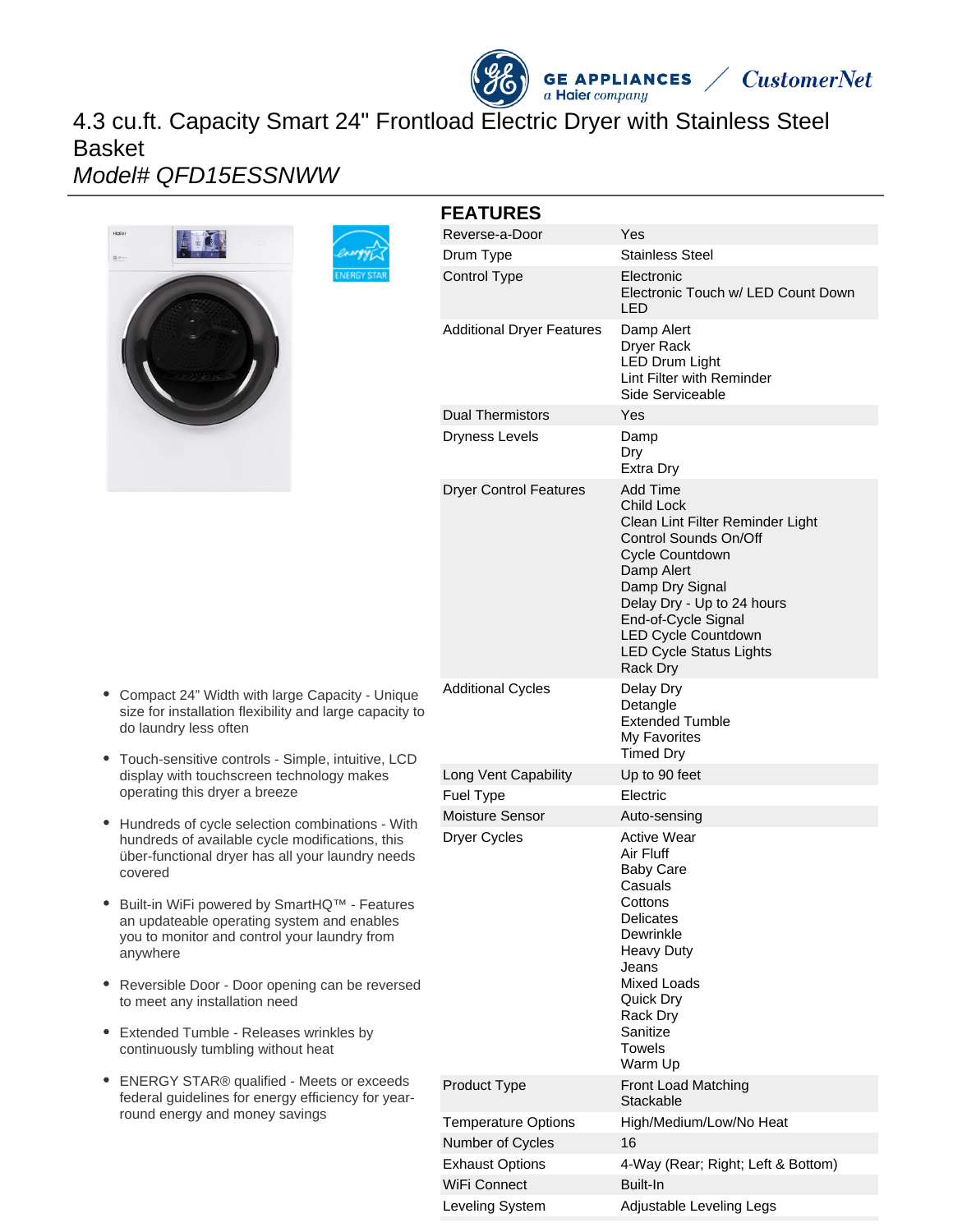| Timed Dry              | 120 Minutes   |  |
|------------------------|---------------|--|
| Style                  | Front-Loading |  |
| <b>Heat Selections</b> |               |  |

Have more questions? Please contact 1-800-626-2000